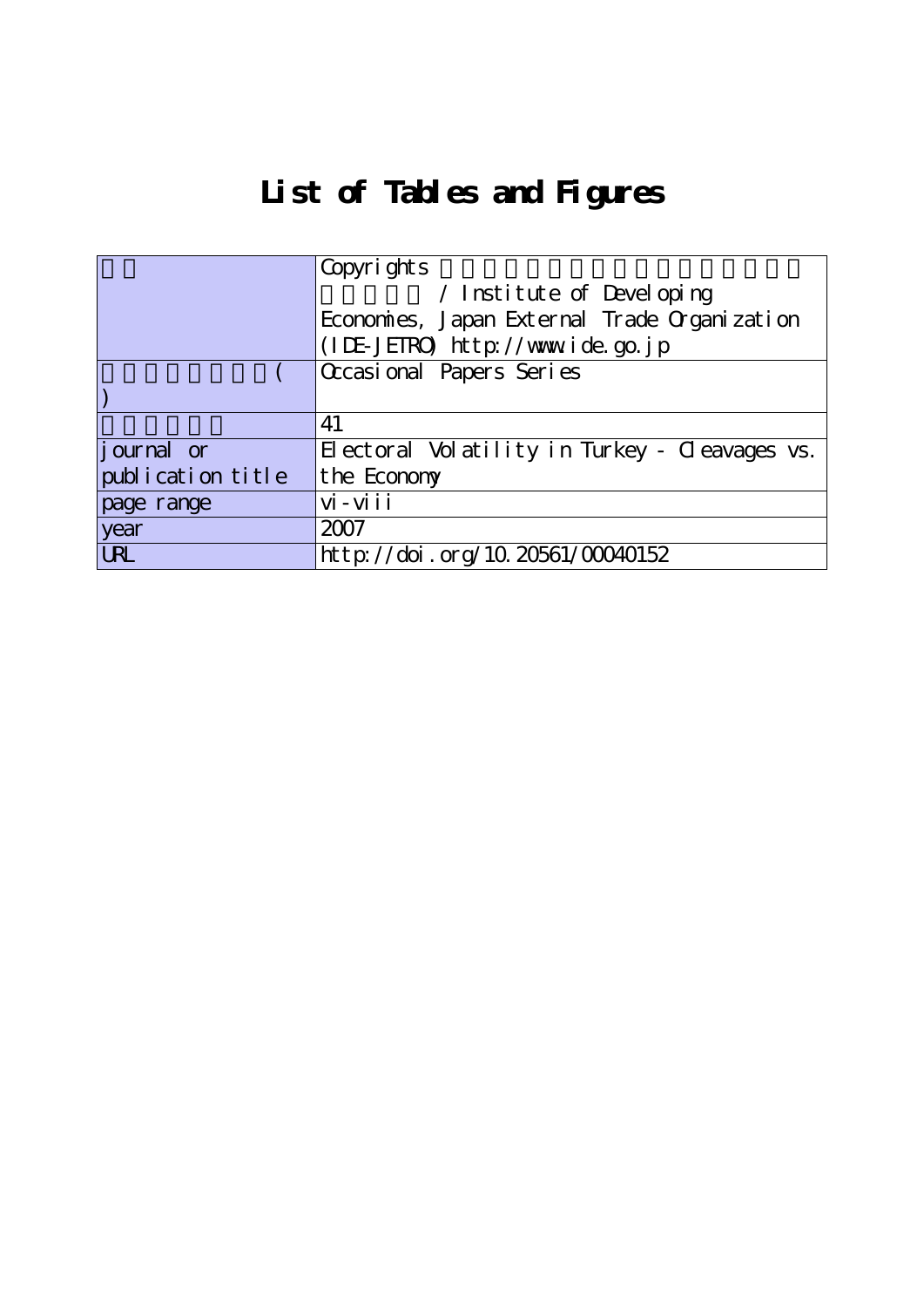## **List of Tables and Figures**

## TABLES

| $I-1$   | Electoral Volatility in the Western Democracies, 1885-1997          | $\sqrt{2}$ |
|---------|---------------------------------------------------------------------|------------|
| $1 - 1$ | Four Models of Electoral Change                                     | 15         |
| $3 - 1$ | Inter-bloc Volatilities Defined                                     | 28         |
| $3 - 2$ | List of Variables for Analysis                                      | 31         |
| $3 - 3$ | Voter Registration Ratio by Province, 1999                          | 35         |
| $4 - 1$ | General Elections and Change of Government, 1946-2002               | 40         |
| $4 - 2$ | Electoral System in Turkey, 1946-2002                               | 43         |
| $5 - 1$ | Corruption Perceptions Index for Turkey, 1980-2003                  | 50         |
| $5 - 2$ | Urban and Rural Voter Turnout, 1961-95                              | 53         |
| $5 - 3$ | Voter Turnout and Socioeconomic Development, Urban vs. Rural        | 53         |
| $5 - 4$ | Single-Party Dominance and Voter Turnout by Sub-province,           |            |
|         | 1961-95                                                             | 54         |
| $5 - 5$ | Summary of Electoral Participation in Turkey, 1961–2002             | 55         |
| $6 - 1$ | Definitions of Social Cleavages                                     | 61         |
| $6 - 2$ | Factor Analysis of Provincial Voting Behavior, 1965–77 ( $N = 67$ ) | 63         |
| $6 - 3$ | Factor Analysis of Provincial Voting Behavior, 1987–99 ( $N = 67$ ) | 66         |
| $6 - 4$ | Factor Structures and Cleavages, 1961–99 ( $N = 67$ )               | 72         |
| $6 - 5$ | Social Cleavages and Cleavage-Type Volatilities, 1965-2002          |            |
|         | $(N = 67)$                                                          | 73         |
| $6 - 6$ | Defeats of the First Party in the Province, 1965–77 ( $N = 67$ )    | 75         |
| $6 - 7$ | Defeats of the First Party in the Province, 1991–2002 ( $N = 67$ )  | 75         |
| $6 - 8$ | Correlations between Cleavages and Party Votes, 1973-2002           |            |
|         | $(N = 67)$                                                          | 78         |
| $7 - 1$ | Constitutional Court's Decision on Party Closure Suits, 1962-2004   | 92         |
| $8 - 1$ | Summary Statistics of the Survey Data ( $N = 1,807$ )               | 99         |
| $8 - 2$ | Cross-Correlation of Independent Variables ( $N = 1,759$ )          | 101        |
| $8-3$   | Summary Results of Bivariate Logit Models                           | 101        |
| $8 - 4$ | Multivariate Logit Model 1: Full Model                              | 102        |
| $8 - 5$ | Multivariate Logit Model 2: Final Model                             | 103        |
| $9 - 1$ | First-Order Autocorrelation of the Real Per Capita Economic         |            |
|         | Growth Rate: Western Democracies and Turkey, 1961-2002              | 109        |
| $9 - 2$ | First-Order Autocorrelation for Unemployment Rate Change:           |            |
|         | Western Democracies and Turkey, 1986-2002                           | 111        |
| $9 - 3$ | First-order Autocorrelation of Inflation Rates:                     |            |
|         | Western Democracies and Turkey, 1949-2002                           | 114        |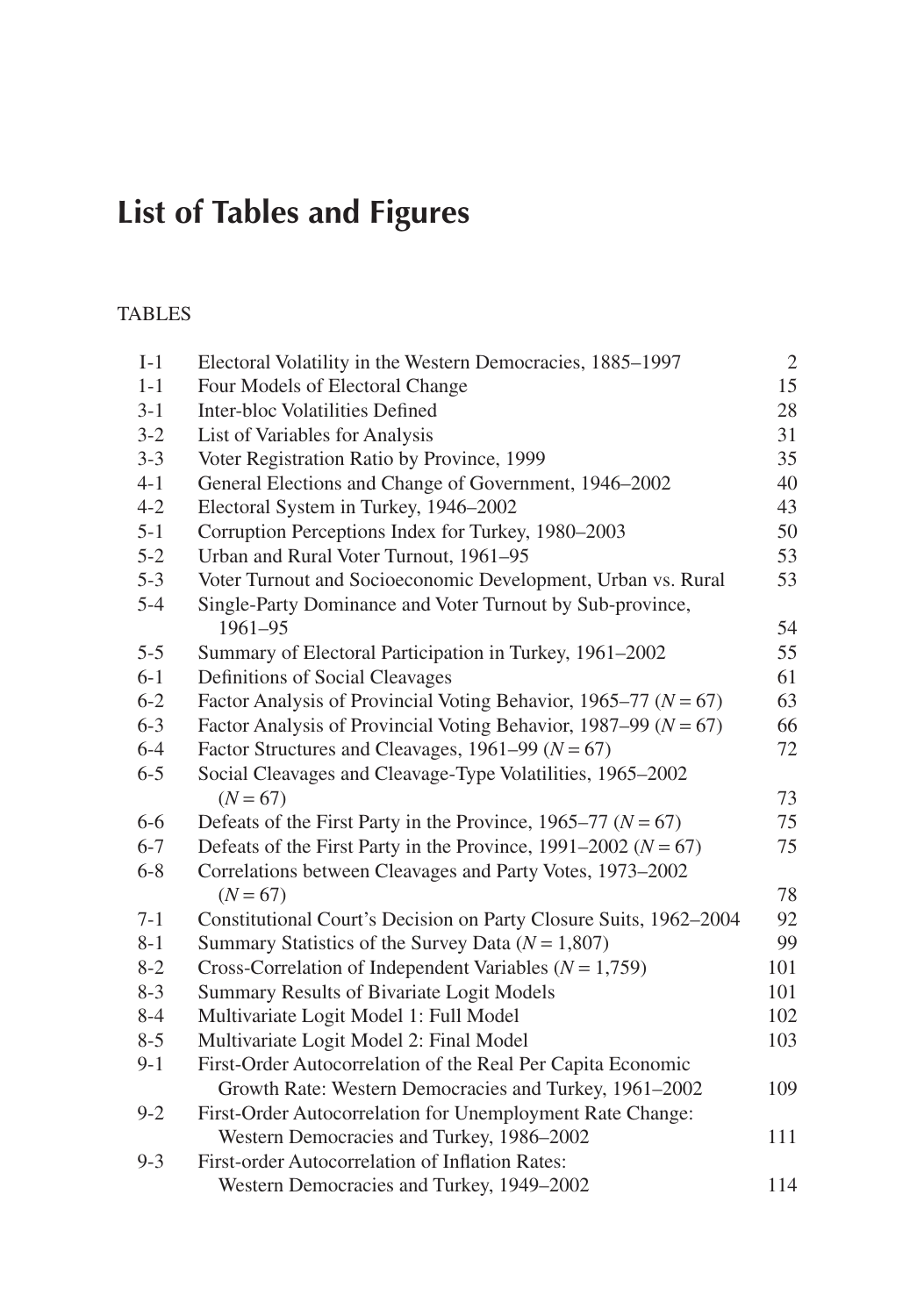| $9 - 4$ | Summary of the Economic Data Series, 1945–2002                        | 115 |
|---------|-----------------------------------------------------------------------|-----|
| $9 - 5$ | Retrospective Voting Model for Turkey, 1950–2002 ( $N = 17$ )         | 116 |
| $9-6$   | Population Growth and Change in the Unemployment Rate,                |     |
|         | $1970 - 87$                                                           | 119 |
| $9 - 7$ | Change in Real Wages and the Vote Swing Residual, 1950–2002           |     |
|         | $(N = 17)$                                                            | 121 |
| $9 - 8$ | Time-Series Regression for Change in Real Wages, 1952–2002            | 122 |
| $9 - 9$ | Retrospective Voting in the Province ( $N = 67$ ) for the 1977, 1991, |     |
|         | 1995, and 1999 General Elections                                      | 125 |

## FIGURES

| $I-1$    | <b>Electoral Volatility in Smooth Transitions</b>                   | 3              |
|----------|---------------------------------------------------------------------|----------------|
| $I-2$    | <b>Electoral Volatility in Bumpy Transitions</b>                    | $\overline{4}$ |
| $I-3$    | Electoral Volatility in Turkey, 1954-2002                           | $\mathfrak s$  |
| $3 - 1$  | Inter-bloc Volatilities, 1965-2002                                  | 29             |
| $3 - 2$  | Cleavage- and Retrospective-Indices of Volatility                   | 30             |
| $5 - 1$  | National Voter Turnout, 1961-2002                                   | 48             |
| $5 - 2$  | Invalid Votes, 1961-2002                                            | 49             |
| $5 - 3$  | Voter Turnout and Autonomous Voting, 1961-2002                      | 51             |
| $5 - 4$  | Change in Turnout and Change in Pearson's r, 1965–2002 ( $N = 10$ ) | 52             |
| $6 - 1$  | Votes and Seats of the Largest Two Parties, 1950-2002               | 62             |
| $6-2a$   | Center-Periphery, Pre-1980                                          | 64             |
| $6-2b$   | Left-Right, Pre-1980                                                | 65             |
| $6-2c$   | Anti-system, Pre-1980                                               | 65             |
| $6-3a$   | Factor 1: Secular-Religious, Post-1980                              | 67             |
| $6-3b$   | Factor 2: Turks-Kurds, Post-1980                                    | 67             |
| $6-3c$   | Factor 3: Alevi, Post-1980                                          | 68             |
| $6 - 4$  | Ratio of <i>Imam-Hatip Lisesi</i> Junior Students to Total Junior   |                |
|          | High School Students by Province, 1992-93                           | 69             |
| $6 - 5$  | Number of <i>İmam-Hatip Lisesis</i> and Students                    | 69             |
| $6 - 6$  | Percentage of İmam-Hatip Lisesi Graduates to Total High School      |                |
|          | Graduates, 1957-96                                                  | 70             |
| $6 - 7$  | Logged Kurdish Population Percentage by Province,                   |                |
|          | 1965/1990 Mean                                                      | 71             |
| $6 - 8$  | Concentration of Alevi Villages by Province, the Mid-1960s          |                |
|          | to the $1970s$                                                      | 71             |
| $6-9$    | Left-Right Volatility and Social Cleavages, 1965–2002 ( $N = 67$ )  | 76             |
| $6 - 10$ | Systemic Volatility and Social Cleavages, 1965–2002 ( $N = 67$ )    | 77             |
| $7 - 1$  | Rise and Decline of Political Parties in Turkey, 1961-77            | 84             |
| $7 - 2$  | Rise and Decline of Political Parties in Turkey, 1983–2002          | 85             |
| $7 - 3$  | Percentage of Religious Associations to Total Associations, 1946–68 | 86             |
| $7 - 4$  | Number of Articles on Domestic Kurds That Appeared in the Hürriyet  | 89             |